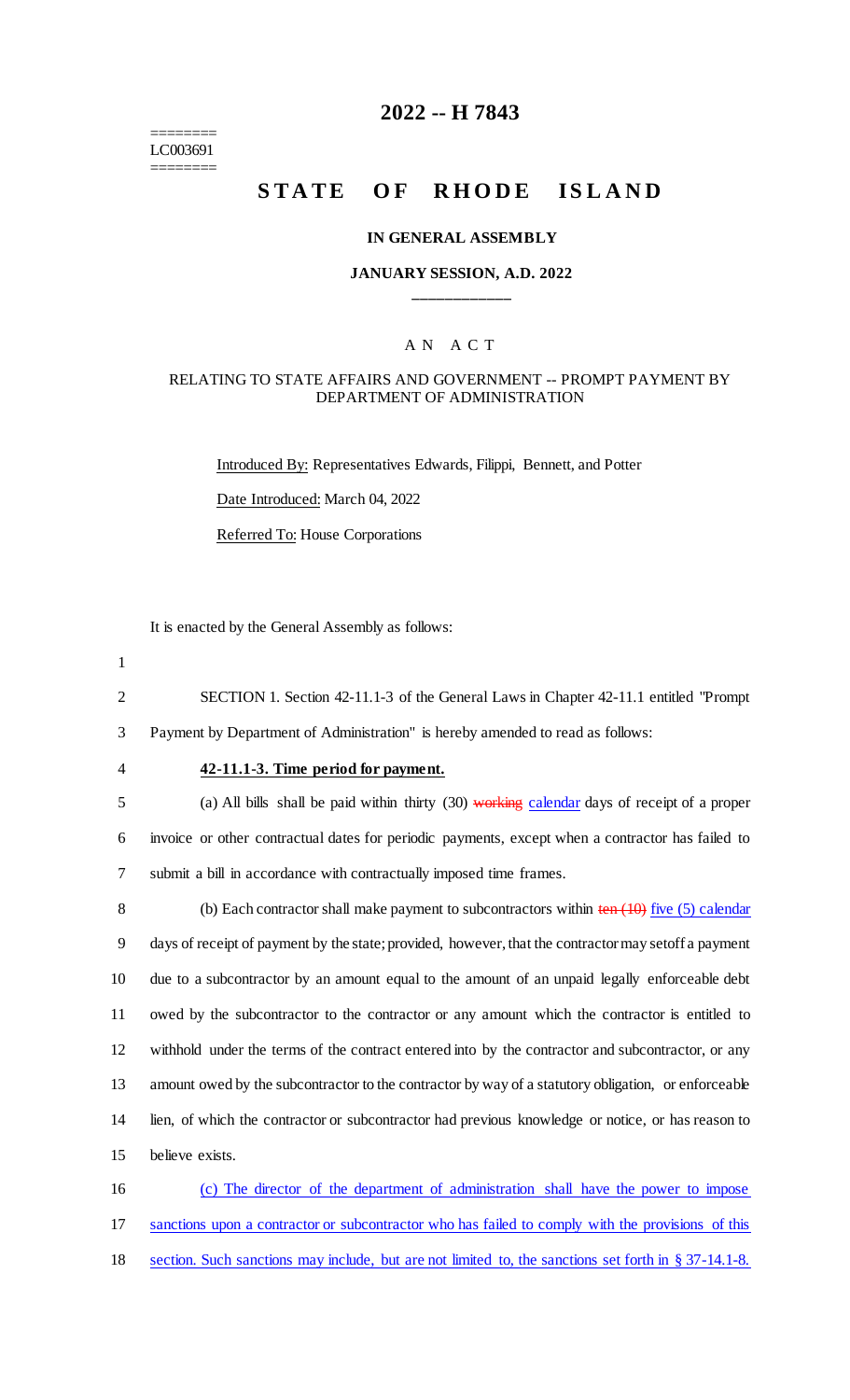- 1 The division of purchases, in consultation with the office of diversity, equity, and opportunity, shall
- 2 establish, by rules and regulations promulgated in accordance with chapter 35 of title 42, standards
- 3 for enforcement and procedures for receiving and reviewing inquiries regarding a contractor's
- 4 noncompliance with the provisions of this section.

 $\frac{1}{2}$  (e)(d) This section shall not apply to contractors or subcontractors performing work pursuant to a contract awarded by the department of transportation unless the subcontractor provides a payment and performance bond in an amount equal to the contract between the contractor and subcontractor.

9 SECTION 2. This act shall take effect upon passage.

======== LC003691 ========